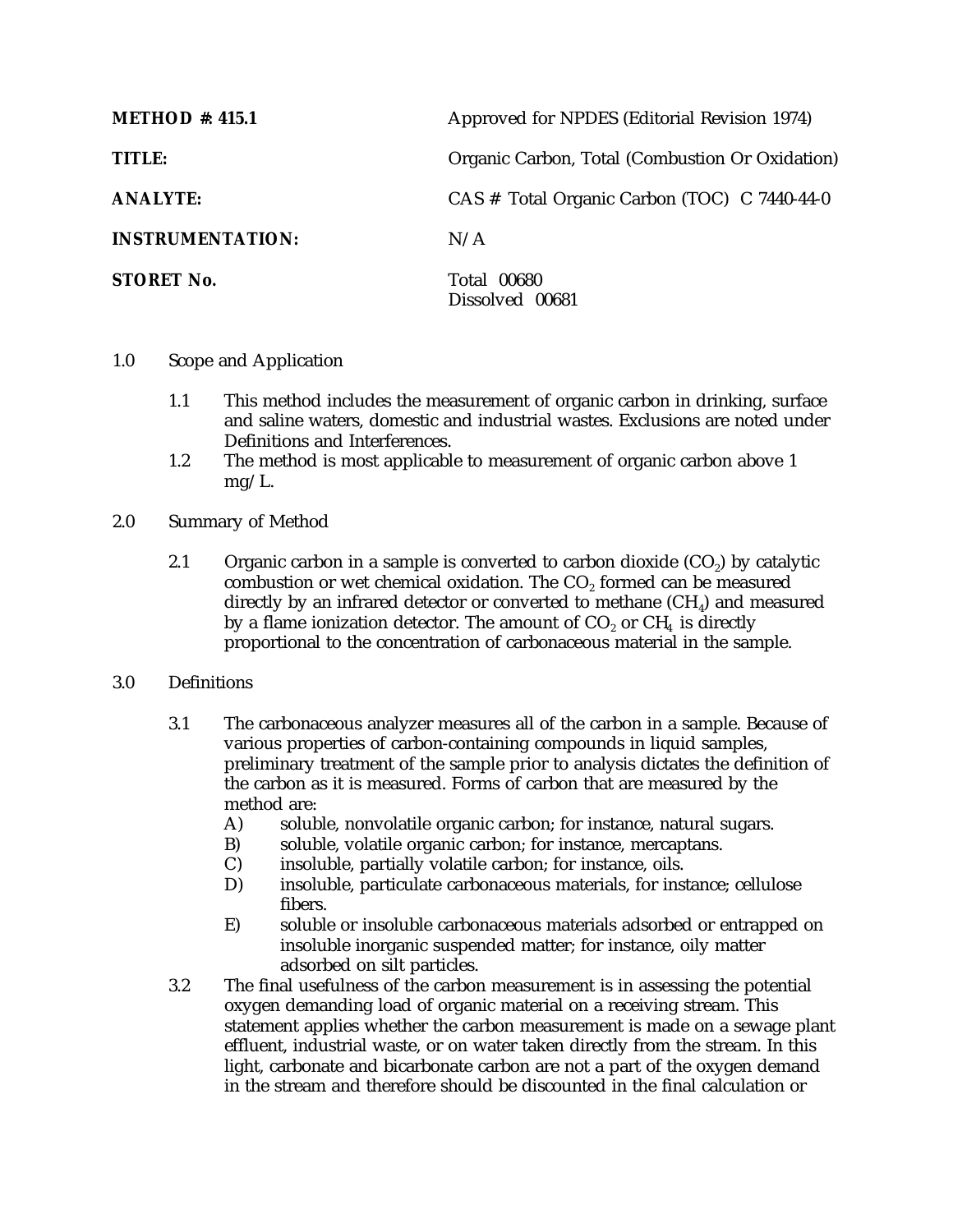removed prior to analysis. The manner of preliminary treatment of the sample and instrument settings defines the types of carbon which are measured. Instrument manufacturer's instructions should be followed.

### 4.0 Sample Handling and Preservation

- 4.1 Sampling and storage of samples in glass bottles is preferable. Sampling and storage in plastic bottles such as conventional polyethylene and cubitainers is permissible if it is established that the containers do not contribute contaminating organics to the samples. NOTE 1: A brief study performed in the EPA Laboratory indicated that distilled water stored in new, one quart cubitainers did not show any increase in organic carbon after two weeks exposure.
- 4.2 Because of the possibility of oxidation or bacterial decomposition of some components of aqueous samples, the lapse of time between collection of samples and start of analysis should be kept to a minimum. Also, samples should be kept cool (4°C) and protected from sunlight and atmospheric oxygen.
- 4.3 In instances where analysis cannot be performed within two hours (2 hours) from time of sampling, the sample is acidified (pH  $\leq$  2) with HCl or H<sub>2</sub>SO<sub>4</sub>.

#### 5.0 Interferences

- 5.1 Carbonate and bicarbonate carbon represent an interference under the terms of this test and must be removed or accounted for in the final calculation.
- 5.2 This procedure is applicable only to homogeneous samples which can be injected into the apparatus reproducibly by means of a microliter type syringe or pipette. The openings of the syringe or pipette limit the maximum size of particles which may be included in the sample.

# 6.0 Apparatus

- 6.1 Apparatus for blending or homogenizing samples: Generally, a Waring-type blender is satisfactory.
- 6.2 Apparatus for total and dissolved organic carbon:<br>6.2.1 A number of companies manufacture syste
	- A number of companies manufacture systems for measuring carbonaceous material in liquid samples. Considerations should be made as to the types of samples to be analyzed, the expected concentration range, and forms of carbon to be measured.
	- 6.2.2 No specific analyzer is recommended as superior.
- 7.0 Reagents
	- 7.1 Distilled water used in preparation of standards and for dilution of samples should be ultra pure to reduce the carbon concentration of the blank. Carbon dioxide-free, double distilled water is recommended. Ion exchanged waters are not recommended because of the possibilities of contamination with organic materials from the resins.
	- 7.2 Potassium hydrogen phthalate, stock solution, 1000 mg carbon/liter: Dissolve 0.2128 g of potassium hydrogen phthalate (Primary Standard Grade) in